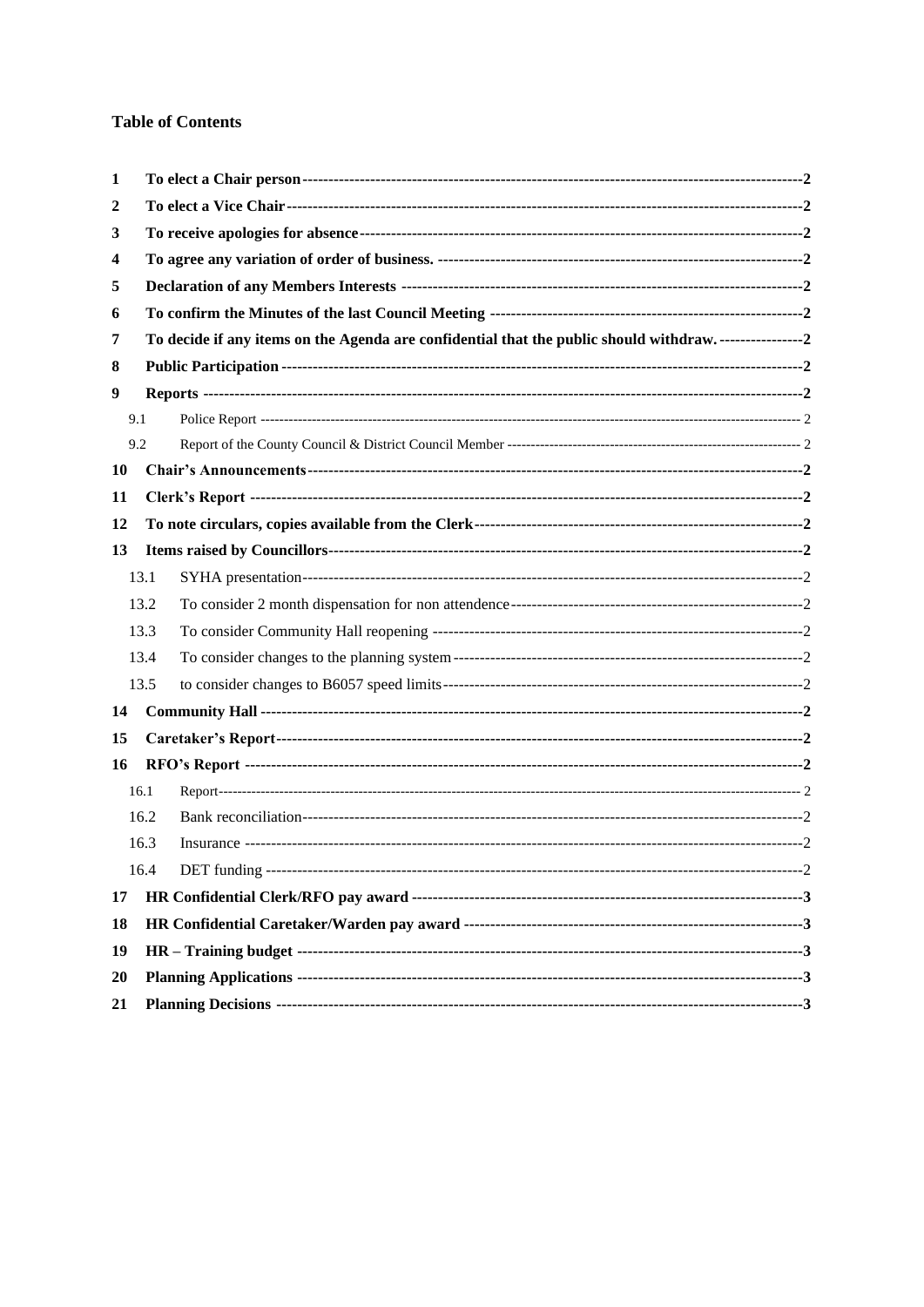## **NOTICE OF MEETING OF UNSTONE PARISH COUNCIL**

To: The Chair and Members of Unstone Parish Council 11<sup>th</sup> September 2020

Dear Councillor,

You are summoned to a Meeting of Unstone Parish Council to be held at 7.00pm on 17<sup>th</sup> September 2020, via Zoom:<https://zoom.us/j/98505001226?pwd=ZVRIM09rWmVOb1RvcndNRkgrV05qdz09>

Meeting ID: 985 0500 1226 Passcode: 788437 One tap mobile +442080806592,,98505001226#,,,,,,0#,,788437# United Kingdom +443300885830,,98505001226#,,,,,,0#,,788437# United Kingdom

Dial by your location

 +44 131 460 1196 United Kingdom +44 203 481 5237 United Kingdom +44 203 481 5240 United Kingdom +44 208 080 6591 United Kingdom Meeting ID: 985 0500 1226 Passcode: 788437

+44 208 080 6592 United Kingdom +44 330 088 5830 United Kingdom

The Agenda is given below.

Yours sincerely,

Jacqueline Clayton, Clerk to Unstone Parish Council **AGENDA**

Non-Confidential Items

| $\mathbf{1}$   |                | To elect a Chair to the Parish Council, the declaration will be sent out for signature             |
|----------------|----------------|----------------------------------------------------------------------------------------------------|
|                |                |                                                                                                    |
| $\overline{2}$ |                | To elect a Vice Chair to the Parish Council, the declaration will be sent out for signature        |
| 3              |                | To receive apologies/note absence                                                                  |
| 4              |                | To agree any variation to order of business                                                        |
| 5              |                | Declaration of any Members Interests                                                               |
| 6              |                | To confirm the Minutes of the Council Meeting held on 13 <sup>th</sup> August 2020                 |
| 7              |                | To decide if any items on the Agenda are confidential that the public should withdraw.             |
| 8              |                | Public Participation                                                                               |
| 9              | a)             | Police Report                                                                                      |
|                | b)             | Report of the County Council & District Council Member.                                            |
| 10             |                | Chair's Announcements                                                                              |
| 11             |                | Clerk's Report                                                                                     |
|                |                | Website Accessibility Statement                                                                    |
| 12             |                | To note circulars, copies available from the Clerk                                                 |
| 13             |                | Items raised by Councillors                                                                        |
|                | $\cdot$        | SYHA Presentation of plans for land at Main Road Unstone                                           |
|                | $\cdot$        | To consider blanket 2-month dispensation for non-attendance of UPC Meetings during March and April |
|                | .3             | To consider reopening the Community Hall                                                           |
|                | .4             | To consider the proposed changes to the planning system                                            |
|                | .5             | To consider B6057 speed limits                                                                     |
| 14             |                | <b>Community Hall Report</b>                                                                       |
| 15             |                | Caretaker's Report                                                                                 |
| 16             | $\cdot$ 1      | RFO's Report                                                                                       |
|                | $\overline{2}$ | Bank reconciliation for September 2020.                                                            |
|                | .3             | Insurance                                                                                          |